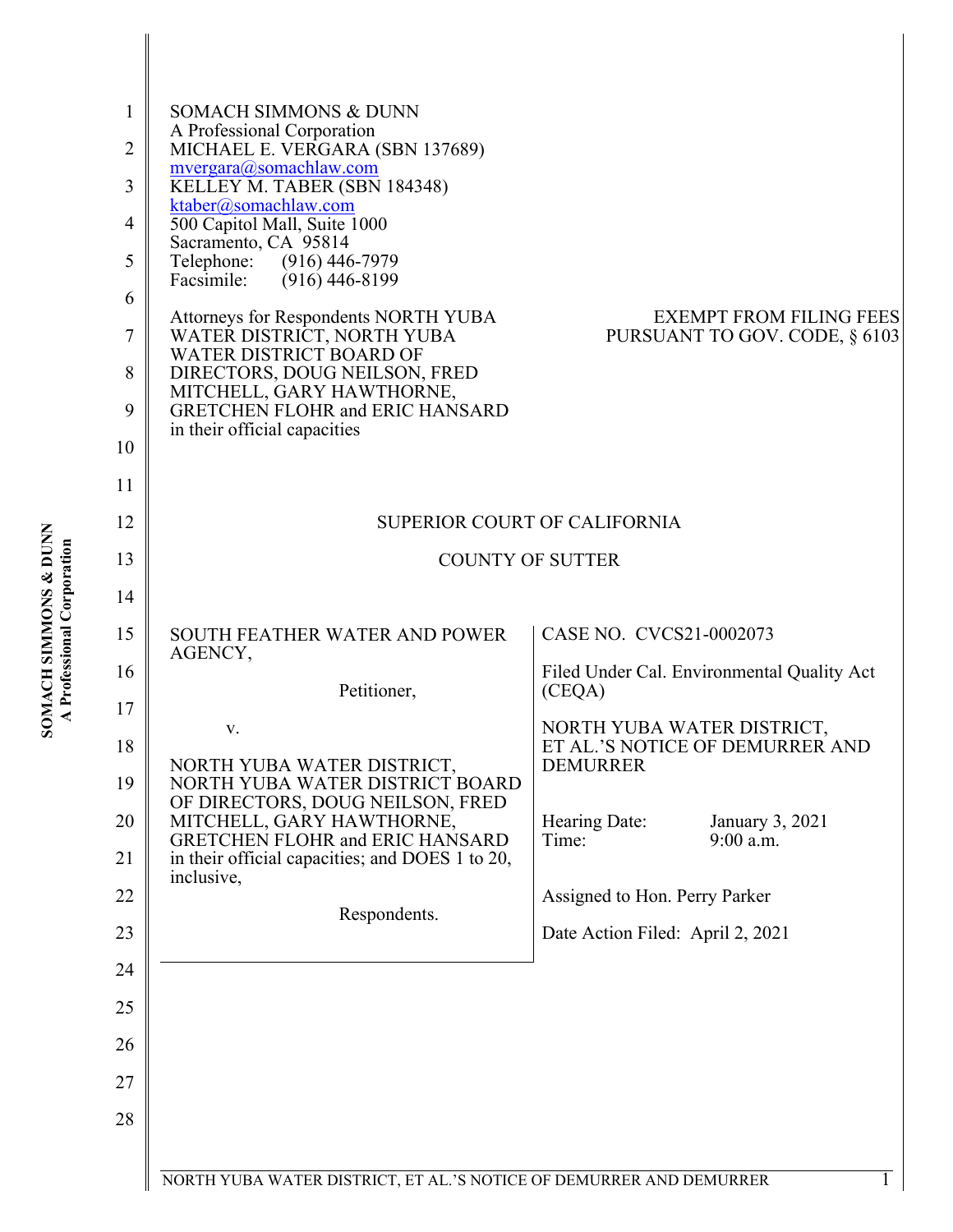| $\mathbf{1}$   | <b>NOTICE OF DEMURRER</b>                                                                                     |  |  |
|----------------|---------------------------------------------------------------------------------------------------------------|--|--|
| 2              | ALL PARTIES AND THEIR COUNSEL OF RECORD:                                                                      |  |  |
| 3              | PLEASE TAKE NOTICE THAT on January 3, 2022, at 9:00 a.m., or as soon thereafter as                            |  |  |
| $\overline{4}$ | counsel may be heard, in the courtroom of the Honorable Perry Parker of this Court, located at                |  |  |
| 5              | 1175 Civic Center Boulevard, Yuba City, California 95993, Respondents North Yuba Water                        |  |  |
| 6              | District, et al. (District) shall bring for hearing its Demurrer to the Verified First Amended                |  |  |
| 7              | Petition for Writ of Mandate (Amended Petition) filed by South Feather Water and Power                        |  |  |
| 8              | Agency (Agency).                                                                                              |  |  |
| 9              | District's Demurrer is and will be based on this Notice, the Demurrer, the Memorandum                         |  |  |
| 10             | of Points and Authorities Supporting the Demurrer, the Declaration of Kelley M. Taber in                      |  |  |
| 11             | Support of the Demurrer, the accompanying Request for Judicial Notice, the pleadings and papers               |  |  |
| 12             | on file in this action, and such other matters as may be presented prior to or at the hearing on the          |  |  |
| 13             | Demurrer.                                                                                                     |  |  |
| 14             | In compliance with Code of Civil Procedure section 430.41, and as set forth in the                            |  |  |
| 15             | accompanying Declaration of Kelley M. Taber, counsel for District and Agency exchanged                        |  |  |
| 16             | correspondence and met and conferred by teleconference on September 10, 2021 regarding                        |  |  |
| 17             | District's intent to demur to the Verified Petition.                                                          |  |  |
| 18             | This Court does not issue Tentative Rulings at this time and appearances are required.                        |  |  |
| 19             | <b>DEMURRER</b>                                                                                               |  |  |
| 20             | Demurrer to First Cause of Action                                                                             |  |  |
| 21             | (Writ of Mandate - Failure to Provide Notices<br>Required by the California Environmental Quality Act (CEQA)) |  |  |
| 22             | District demurs to the First Cause of Action because the California Environmental Quality                     |  |  |
| 23             | Act (CEQA) does not provide a remedy for failure to provide notifications pursuant to Public                  |  |  |
| 24             | Resources Code section 21092.2 and Agency had actual and constructive notice of the Oroleve                   |  |  |
| 25             | Pipe Line project (Project). District further demurs to the First Cause of Action because it is               |  |  |
| 26             | barred by the requirement to exhaust administrative remedies set forth in California Public                   |  |  |
| 27             | Resources Code section 21177, and is time-barred pursuant to California Public Resources Code                 |  |  |
| 28             | section 21167, subdivision $(d)$ .                                                                            |  |  |
|                |                                                                                                               |  |  |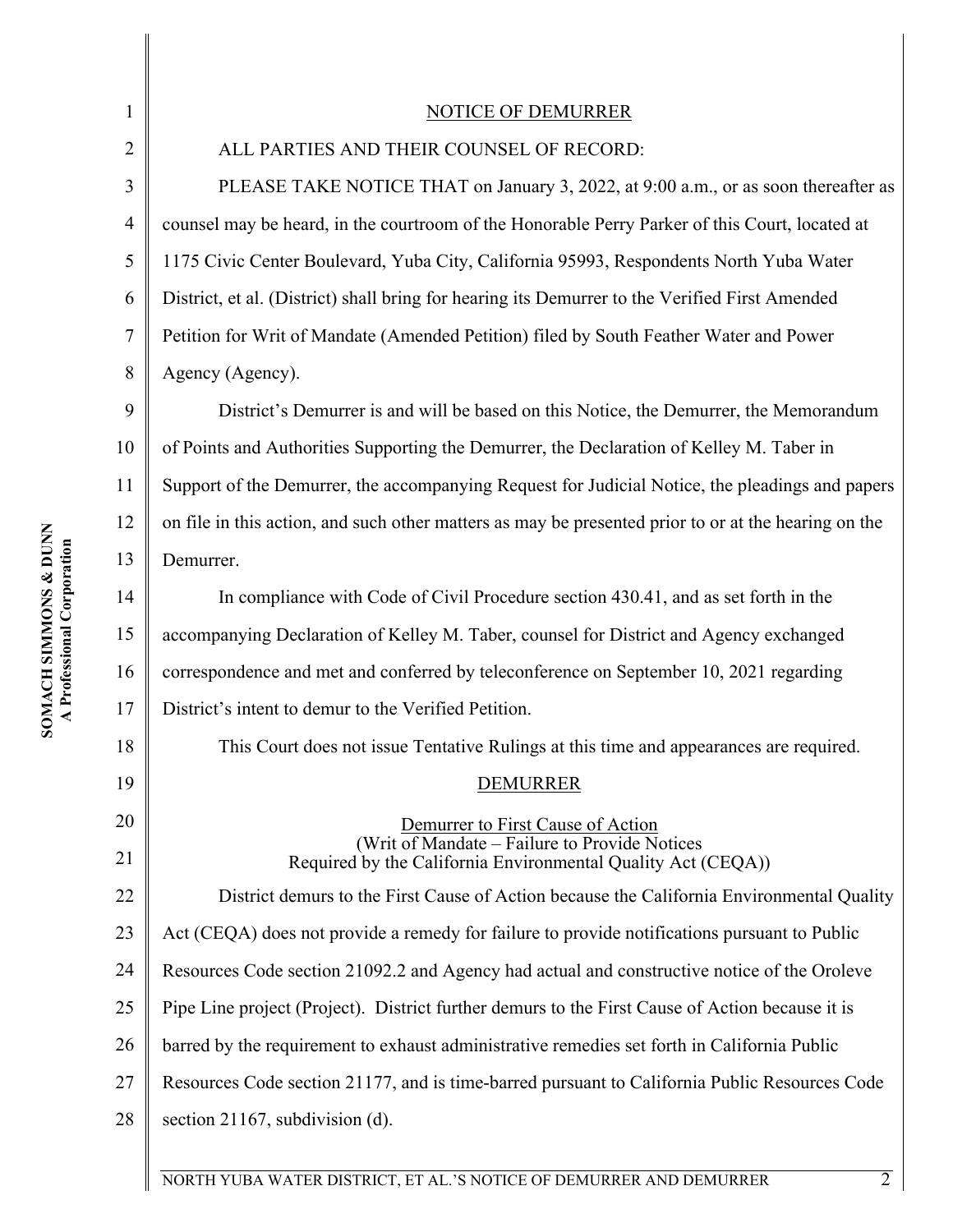| 1              | Demurrer to Second and Third Causes of Action                                                         |  |  |
|----------------|-------------------------------------------------------------------------------------------------------|--|--|
| 2              | (Writ of Mandate -Improper Use of CEQA Exemption,<br>Improper Piecemealing of a Single Project)       |  |  |
| 3              | District demurs to the Second and Third Causes of Action because they are barred by the               |  |  |
| $\overline{4}$ | requirement to exhaust administrative remedies set forth in California Public Resources Code          |  |  |
| 5              | section 21177, and are time-barred pursuant to California Public Resources Code section 21167,        |  |  |
| 6              | subdivision (d).                                                                                      |  |  |
| 7<br>8         | Demurrer to Fourth Cause of Action<br>(Declaratory Relief)                                            |  |  |
| 9              | District demurs to the Fourth Cause of Action because there is no ongoing controversy                 |  |  |
| 10             | regarding the District's obligation to provide CEQA notices to Agency.                                |  |  |
| 11             | WHEREFORE, District prays that the Court sustain its demurrer as to the First, Second,                |  |  |
| 12             | Third, and Fourth Causes of Action stated in the Amended Petition, without leave to amend, and        |  |  |
| 13             | order dismissal of the Verified Petition in its entirety.                                             |  |  |
| 14             | PLEASE TAKE FURTHER NOTICE THAT District has concurrently filed a Request for                         |  |  |
| 15             | Judicial Notice (RJN) with this Demurrer pursuant to Code of Civil Procedure sections 430.30          |  |  |
| 16             | and 430.70. The RJN asks this Court to take judicial notice of the following documents:               |  |  |
| 17             | Petitioner's Verified First Amended Petition for Writ of Mandate and Complaint for<br>A.              |  |  |
| 18             | Declaratory Relief filed August 16, 2021;                                                             |  |  |
| 19             | B. February 27, 2020 Agenda for the Regular Meeting of the Board of Directors of the                  |  |  |
| 20             | North Yuba Water District, posted by the District on its website;                                     |  |  |
| 21             | February 27, 2020 Board Packet for the Regular Meeting of the Board of Directors of<br>$\mathbb{C}$ . |  |  |
| 22             | the North Yuba Water District, posted by the District on its website;                                 |  |  |
| 23             | February 25, 2020 Minutes from the Regular Meeting of the Board of Directors of the<br>D.             |  |  |
| 24             | South Feather Water and Power Agency, posted by Agency on its website;                                |  |  |
| 25             | Certified Transcript of excerpts from the February 25, 2020 Regular Meeting of the<br>Ε.              |  |  |
| 26             | Board of Directors of the South Feather Water and Power Agency, prepared using the                    |  |  |
| 27             | audio recording posted by Agency on its website;                                                      |  |  |
| 28             | February 27, 2020 Minutes for the Regular Meeting of the Board of Directors of the<br>F.              |  |  |
|                |                                                                                                       |  |  |
|                | NORTH YUBA WATER DISTRICT, ET AL.'S NOTICE OF DEMURRER AND DEMURRER<br>$\overline{3}$                 |  |  |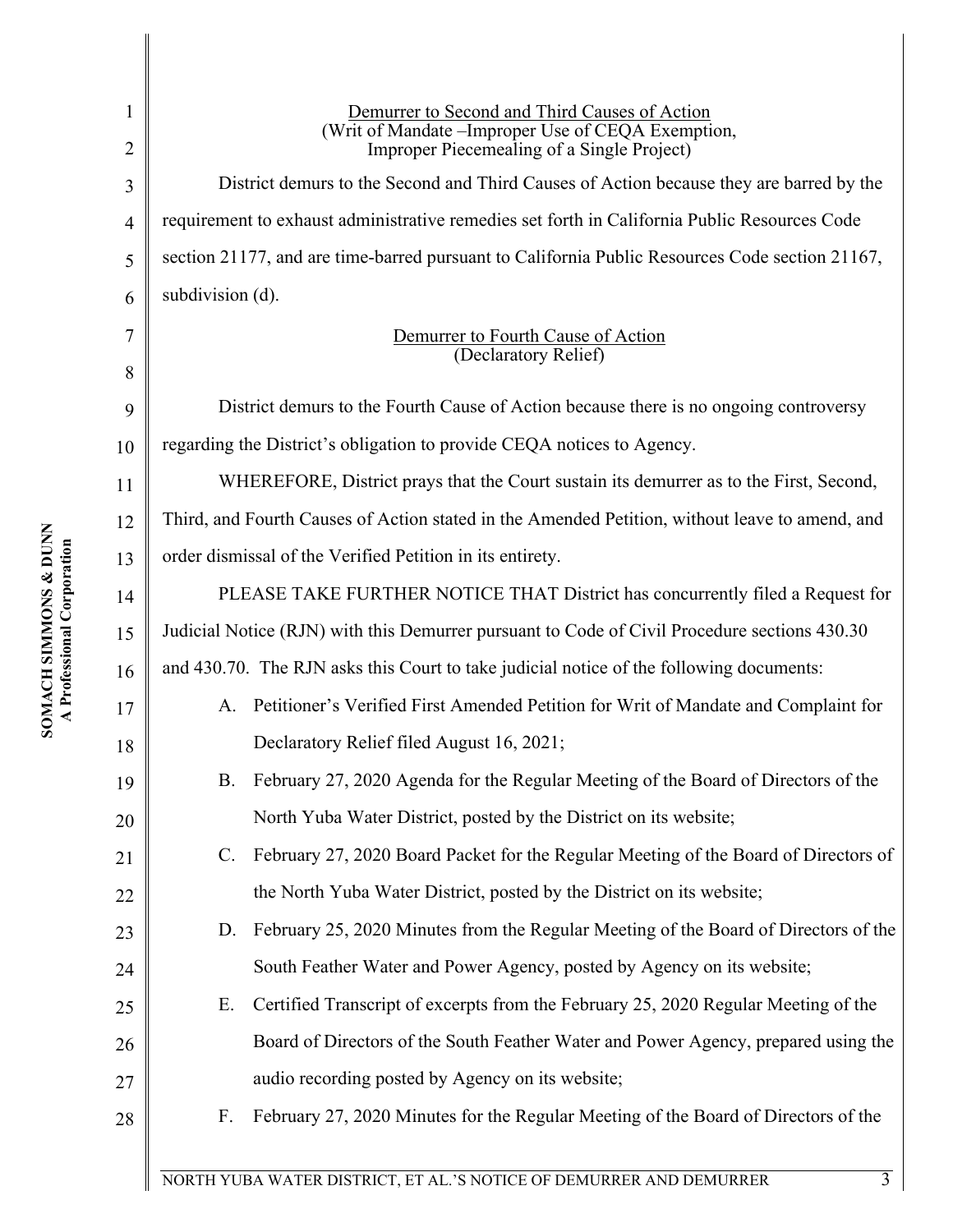| $\mathbf{1}$   |                                                                                     | North Yuba Water District, posted by District on its website;                       |  |  |
|----------------|-------------------------------------------------------------------------------------|-------------------------------------------------------------------------------------|--|--|
| $\overline{2}$ | G.                                                                                  | Certified Transcript of an excerpt of the February 27, 2020 Regular Meeting of the  |  |  |
| 3              | Board of Directors of the North Yuba Water District;                                |                                                                                     |  |  |
| $\overline{4}$ | Η.                                                                                  | April 17, 2020 Letter issued by the South Feather Water and Power Agency to the     |  |  |
| 5              |                                                                                     | North Yuba Water District;                                                          |  |  |
| 6              | I.                                                                                  | April 28, 2020 Minutes from the Regular Meeting of the Board of Directors of the    |  |  |
| 7              |                                                                                     | South Feather Water and Power Agency, posted by Agency on its website;              |  |  |
| 8              | J.                                                                                  | Certified Transcript of excerpts from the April 28, 2020 Regular Meeting of the     |  |  |
| 9              |                                                                                     | Board of Directors of the South Feather Water and Power Agency, prepared using the  |  |  |
| 10             |                                                                                     | audio recording posted by Agency on its website;                                    |  |  |
| 11             | K.                                                                                  | Notice of Termination filed with the State Water Resources Control Board by North   |  |  |
| 12             |                                                                                     | Yuba Water District on May 5, 2021;                                                 |  |  |
| 13             | L.                                                                                  | Circulating Order Memorandum issued by the Judicial Council of California on        |  |  |
| 14             |                                                                                     | May 29, 2020.                                                                       |  |  |
| 15             | M.                                                                                  | Bid proposal from Hansen Bros. Enterprises for the Oroleve Ditch Pipe Line Project, |  |  |
| 16             |                                                                                     | provided to North Yuba Water District by South Feather Water and Power Agency on    |  |  |
| 17             |                                                                                     | August 24, 2021, dated April 17, 2020;                                              |  |  |
| 18             | Email from Charles Sharp to Tod Hickman dated May 14, 2020, forwarding Bid<br>N.    |                                                                                     |  |  |
| 19             |                                                                                     | Proposals to South Feather Water and Power Agency, provided by North Yuba Water     |  |  |
| 20             | District to South Feather Water and Power Agency in response to a Public Records    |                                                                                     |  |  |
| 21             | Act request on August 24, 2021.                                                     |                                                                                     |  |  |
| 22             | Judicial notice of these documents is proper pursuant to Evidence Code sections 452 |                                                                                     |  |  |
| 23             | and 453.                                                                            |                                                                                     |  |  |
| 24             |                                                                                     | SOMACH SIMMONS & DUNN<br>A Professional Corporation                                 |  |  |
| 25             |                                                                                     | Dated: December 7, 2021<br>$\mathbf{B} \mathbf{v}$ :                                |  |  |
| 26             |                                                                                     | Michael E. Vergara<br>Kelley M. Taber                                               |  |  |
| 27             |                                                                                     | <b>Attorneys for Respondents</b>                                                    |  |  |
| 28             |                                                                                     | NORTH YUBA WATER DISTRICT, ET AL.                                                   |  |  |
|                |                                                                                     | NORTH YUBA WATER DISTRICT, ET AL.'S NOTICE OF DEMURRER AND DEMURRER<br>4            |  |  |
|                |                                                                                     |                                                                                     |  |  |

I